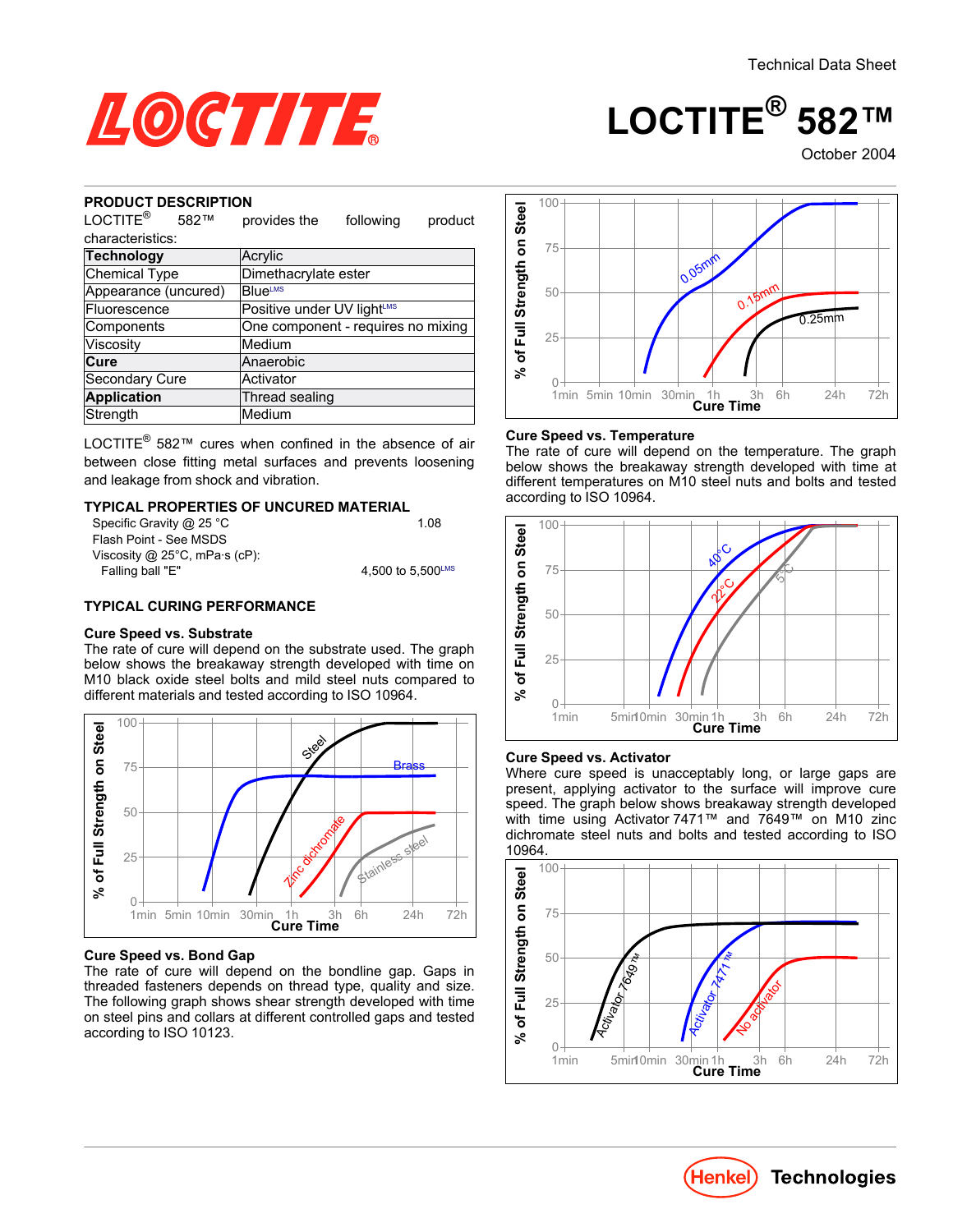## **TYPICAL PROPERTIES OF CURED MATERIAL**

| <b>Physical Properties:</b>                                   |                      |
|---------------------------------------------------------------|----------------------|
| Coefficient of Thermal Expansion, ASTM D 696, K <sup>-1</sup> | $100 \times 10^{-6}$ |
| Coefficient of Thermal Conductivity, ASTM C 177,              | 0 1                  |
| $W/(m \cdot K)$                                               |                      |
| Specific Heat, kJ/(kg·K)                                      | 0.3                  |

#### **TYPICAL PERFORMANCE OF CURED MATERIAL Adhesive Properties**

| Breakaway Torque, ISO 10964:<br>M <sub>10</sub> black oxide bolts and steel<br>nuts                        | N·m<br>(lb.in.) | 6.5 to $10.5^{\text{LMS}}$<br>(57 to 92) |
|------------------------------------------------------------------------------------------------------------|-----------------|------------------------------------------|
| Prevail Torque, ISO 10964:<br>M <sub>10</sub> black oxide bolts and steel<br>nuts                          | N·m<br>(lb.in.) | $6$ to $10^{\text{LMS}}$<br>(53 to 88)   |
| Breakloose Torque, ISO 10964, Pre-torqued to 5 N·m:<br>M <sub>10</sub> black oxide bolts and steel<br>nuts | $N \cdot m$     | 13 to 33<br>(lb.in.) (115 to 290)        |

| Max. Prevail Torque, ISO 10964, Pre-torqued to 5 N·m: |     |                       |  |  |  |
|-------------------------------------------------------|-----|-----------------------|--|--|--|
| M <sub>10</sub> black oxide bolts and steel           | N⋅m | 13 to 33              |  |  |  |
| nuts                                                  |     | (Ib.in.) (115 to 290) |  |  |  |

## **Torque Augmentation**

Breakloose torque of an uncoated fastener will normally be 15 to 30% less than the on-torque. The effect of LOCTITE® 582™ on the breakloose toque is shown in the graph below.



## **TYPICAL ENVIRONMENTAL RESISTANCE**

Cured for 1 week @ 22 °C

Breakloose Torque, ISO 10964, Pre-torqued to 5 N·m: M10 zinc phosphate steel nuts and bolts

#### **Hot Strength** Tested at temperature



## **Heat Aging**

Aged at temperature indicated and tested @ 22 °C



#### **Chemical/Solvent Resistance**

Aged under conditions indicated and tested @ 22 °C.

|                    |     | % of initial strength |       |       |
|--------------------|-----|-----------------------|-------|-------|
| Environment        | °C  | 100 h                 | 500 h | 1000h |
| Motor oil          | 125 | 95                    | 90    | 90    |
| Unleaded Petrol    | 22  | 95                    | 90    | 90    |
| <b>Brake fluid</b> | 22  | 95                    | 95    | 95    |
| Ethanol            | 22  | 100                   | 100   | 95    |
| Acetone            | 22  | 85                    | 85    | 75    |
| Water glycol 50/50 | 87  | 85                    | 85    | 85    |

#### **GENERAL INFORMATION**

**This product is not recommended for use in pure oxygen and/or oxygen rich systems and should not be selected as a sealant for chlorine or other strong oxidizing materials.**

**For safe handling information on this product, consult the Material Safety Data Sheet (MSDS).**

Where aqueous washing systems are used to clean the surfaces before bonding, it is important to check for compatibility of the washing solution with the adhesive. In some cases these aqueous washes can affect the cure and performance of the adhesive.

This product is not normally recommended for use on plastics (particularly thermoplastic materials where stress cracking of the plastic could result). Users are recommended to confirm compatibility of the product with such substrates.